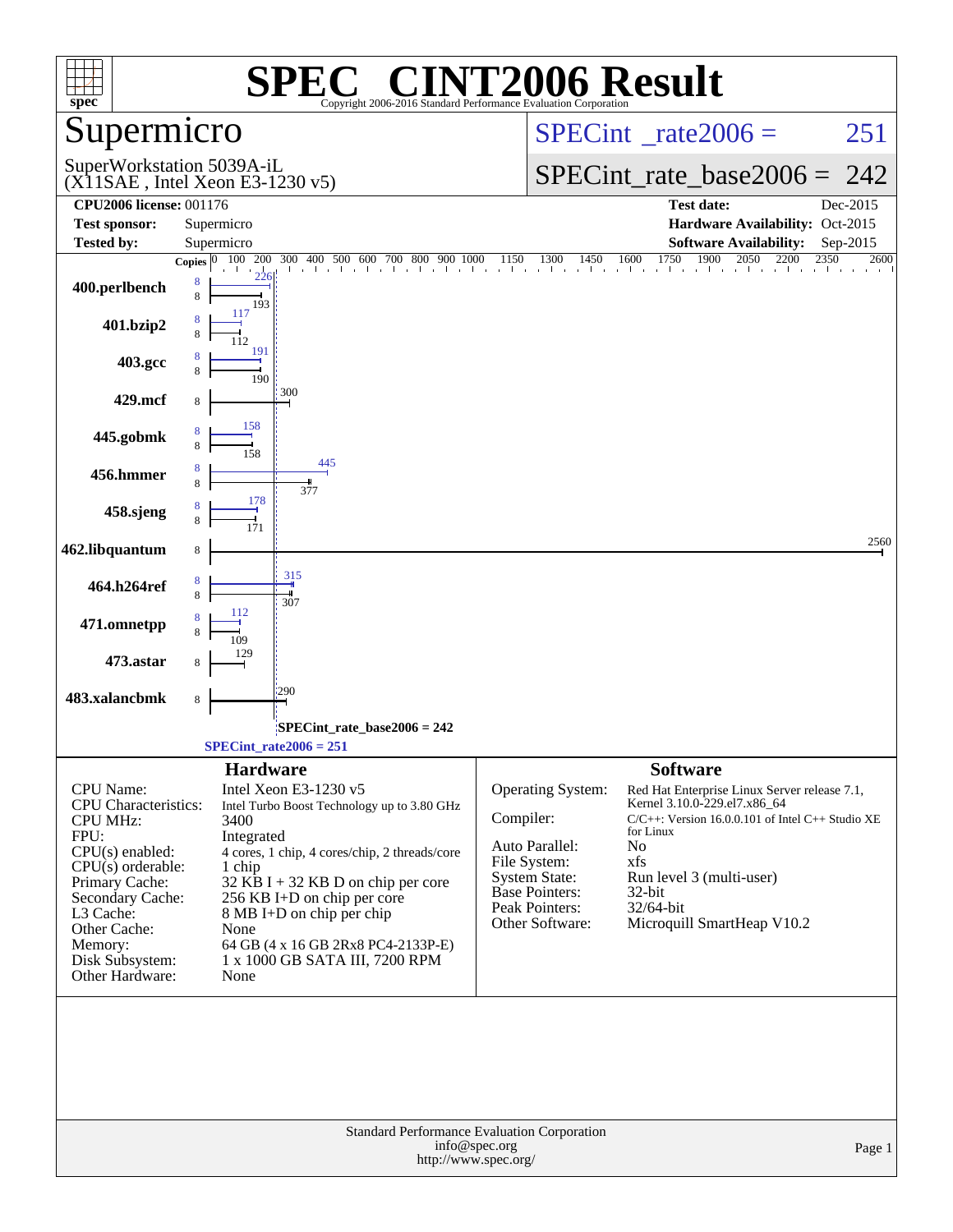

#### Supermicro

## SPECint rate $2006 = 251$

#### (X11SAE , Intel Xeon E3-1230 v5) SuperWorkstation 5039A-iL

[SPECint\\_rate\\_base2006 =](http://www.spec.org/auto/cpu2006/Docs/result-fields.html#SPECintratebase2006) 242

**[CPU2006 license:](http://www.spec.org/auto/cpu2006/Docs/result-fields.html#CPU2006license)** 001176 **[Test date:](http://www.spec.org/auto/cpu2006/Docs/result-fields.html#Testdate)** Dec-2015 **[Test sponsor:](http://www.spec.org/auto/cpu2006/Docs/result-fields.html#Testsponsor)** Supermicro Supermicro **[Hardware Availability:](http://www.spec.org/auto/cpu2006/Docs/result-fields.html#HardwareAvailability)** Oct-2015 **[Tested by:](http://www.spec.org/auto/cpu2006/Docs/result-fields.html#Testedby)** Supermicro **Supermicro [Software Availability:](http://www.spec.org/auto/cpu2006/Docs/result-fields.html#SoftwareAvailability)** Sep-2015

#### **[Results Table](http://www.spec.org/auto/cpu2006/Docs/result-fields.html#ResultsTable)**

|                                                                                                          | <b>Base</b>   |                |            |                |                 |                | <b>Peak</b>      |                |                |              |                |              |                |              |
|----------------------------------------------------------------------------------------------------------|---------------|----------------|------------|----------------|-----------------|----------------|------------------|----------------|----------------|--------------|----------------|--------------|----------------|--------------|
| <b>Benchmark</b>                                                                                         | <b>Copies</b> | <b>Seconds</b> | Ratio      | <b>Seconds</b> | Ratio           | <b>Seconds</b> | Ratio            | <b>Copies</b>  | <b>Seconds</b> | <b>Ratio</b> | <b>Seconds</b> | <b>Ratio</b> | <b>Seconds</b> | <b>Ratio</b> |
| 400.perlbench                                                                                            |               | 405            | 193        | 404            | 193             | 405            | 193 <sup>1</sup> |                | 346            | 226          | 346            | 226          | 346            | 226          |
| 401.bzip2                                                                                                |               | 687            | 112        | 698            | 111             | 680            | 114              |                | 660            | 117          | 661            | <u>117</u>   | 664            | 116          |
| $403.\mathrm{gcc}$                                                                                       |               | 335            | 192        | 339            | 190             | 338            | <b>190</b>       |                | 340            | 190          | 338            | 191          | 335            | 192          |
| $429$ .mcf                                                                                               |               | 243            | 300        | 243            | <b>300</b>      | 243            | 300l             |                | 243            | 300          | 243            | 300          | 243            | 300          |
| $445$ .gobmk                                                                                             |               | 530            | <b>158</b> | 531            | 158             | 526            | <b>159</b>       | 8              | 533            | 158          | 532            | <u>158</u>   | 531            | 158          |
| 456.hmmer                                                                                                |               | 196            | 382        | 200            | 374             | 198            | 377              | 8              | 167            | 446          | 168            | 445          | 168            | 445          |
| $458$ .sjeng                                                                                             |               | 564            | 172        | 565            | 171             | 567            | 171              | 8              | 544            | 178          | 545            | 177          | 544            | <b>178</b>   |
| 462.libquantum                                                                                           |               | 64.7           | 2560       | 64.7           | 2560            | 64.8           | 2560             |                | 64.7           | 2560         | 64.7           | 2560         | 64.8           | 2560         |
| 464.h264ref                                                                                              |               | 588            | 301        | 571            | 31 <sub>0</sub> | 577            | 307              |                | 563            | 315          | 559            | 317          | 575            | 308          |
| 471.omnetpp                                                                                              |               | 457            | 109        | 457            | 109             | 458            | 109              |                | 447            | 112          | 446            | 112          | 447            | <u>112</u>   |
| $473$ . astar                                                                                            |               | 435            | 129        | 437            | <b>129</b>      | 436            | <u>129</u>       | $\overline{8}$ | 435            | 129          | 437            | 129          | 436            | <u>129</u>   |
| 483.xalancbmk                                                                                            |               | 190            | 290        | 191            | 290             | 190            | <b>290</b>       | 8              | 190            | 290          | 191            | 290          | 190            | <b>290</b>   |
| Results appear in the order in which they were run. Bold underlined text indicates a median measurement. |               |                |            |                |                 |                |                  |                |                |              |                |              |                |              |

#### **[Submit Notes](http://www.spec.org/auto/cpu2006/Docs/result-fields.html#SubmitNotes)**

 The taskset mechanism was used to bind copies to processors. The config file option 'submit' was used to generate taskset commands to bind each copy to a specific processor. For details, please see the config file.

#### **[Operating System Notes](http://www.spec.org/auto/cpu2006/Docs/result-fields.html#OperatingSystemNotes)**

Stack size set to unlimited using "ulimit -s unlimited"

#### **[Platform Notes](http://www.spec.org/auto/cpu2006/Docs/result-fields.html#PlatformNotes)**

 Sysinfo program /home/cpu2006/config/sysinfo.rev6914 \$Rev: 6914 \$ \$Date:: 2014-06-25 #\$ e3fbb8667b5a285932ceab81e28219e1 running on localhost.localdomain Wed Dec 30 22:39:02 2015 This section contains SUT (System Under Test) info as seen by some common utilities. To remove or add to this section, see: <http://www.spec.org/cpu2006/Docs/config.html#sysinfo> From /proc/cpuinfo model name : Intel(R) Xeon(R) CPU E3-1230 v5 @ 3.40GHz 1 "physical id"s (chips) 8 "processors" cores, siblings (Caution: counting these is hw and system dependent. The following excerpts from /proc/cpuinfo might not be reliable. Use with caution.) cpu cores : 4 siblings : 8 Continued on next page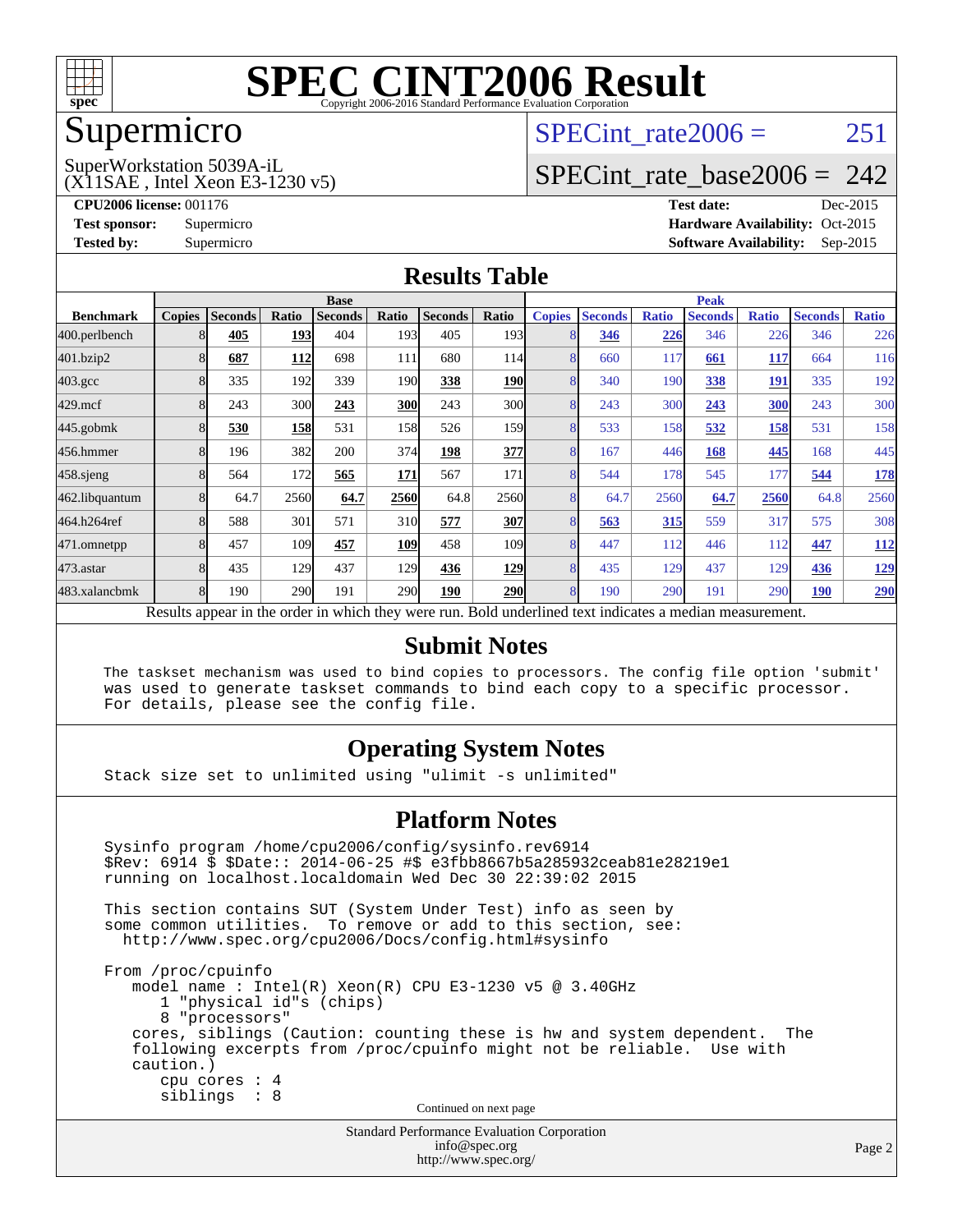

#### Supermicro

SPECint rate $2006 = 251$ 

(X11SAE , Intel Xeon E3-1230 v5) SuperWorkstation 5039A-iL

[SPECint\\_rate\\_base2006 =](http://www.spec.org/auto/cpu2006/Docs/result-fields.html#SPECintratebase2006)  $242$ 

**[CPU2006 license:](http://www.spec.org/auto/cpu2006/Docs/result-fields.html#CPU2006license)** 001176 **[Test date:](http://www.spec.org/auto/cpu2006/Docs/result-fields.html#Testdate)** Dec-2015 **[Test sponsor:](http://www.spec.org/auto/cpu2006/Docs/result-fields.html#Testsponsor)** Supermicro Supermicro **[Hardware Availability:](http://www.spec.org/auto/cpu2006/Docs/result-fields.html#HardwareAvailability)** Oct-2015 **[Tested by:](http://www.spec.org/auto/cpu2006/Docs/result-fields.html#Testedby)** Supermicro **Supermicro [Software Availability:](http://www.spec.org/auto/cpu2006/Docs/result-fields.html#SoftwareAvailability)** Sep-2015

#### **[Platform Notes \(Continued\)](http://www.spec.org/auto/cpu2006/Docs/result-fields.html#PlatformNotes)**

 physical 0: cores 0 1 2 3 cache size : 8192 KB From /proc/meminfo MemTotal: 65622064 kB HugePages\_Total: 0 Hugepagesize: 2048 kB From /etc/\*release\* /etc/\*version\* os-release: NAME="Red Hat Enterprise Linux Server" VERSION="7.1 (Maipo)" ID="rhel" ID\_LIKE="fedora" VERSION\_ID="7.1" PRETTY\_NAME="Red Hat Enterprise Linux Server 7.1 (Maipo)" ANSI\_COLOR="0;31" CPE\_NAME="cpe:/o:redhat:enterprise\_linux:7.1:GA:server" redhat-release: Red Hat Enterprise Linux Server release 7.1 (Maipo) system-release: Red Hat Enterprise Linux Server release 7.1 (Maipo) system-release-cpe: cpe:/o:redhat:enterprise\_linux:7.1:ga:server uname -a: Linux localhost.localdomain 3.10.0-229.el7.x86\_64 #1 SMP Thu Jan 29 18:37:38 EST 2015 x86 64 x86 64 x86 64 GNU/Linux run-level 3 Dec 30 22:33 SPEC is set to: /home/cpu2006 Filesystem Type Size Used Avail Use% Mounted on /dev/mapper/rhel-home xfs 850G 3.5G 846G 1% /home Additional information from dmidecode: Warning: Use caution when you interpret this section. The 'dmidecode' program reads system data which is "intended to allow hardware to be accurately determined", but the intent may not be met, as there are frequent changes to hardware, firmware, and the "DMTF SMBIOS" standard. BIOS American Megatrends Inc. 1.0a 12/01/2015 Memory: 4x Samsung M391A2K43BB1-CPB 16 GB 2 rank 2133 MHz

(End of data from sysinfo program)

#### **[General Notes](http://www.spec.org/auto/cpu2006/Docs/result-fields.html#GeneralNotes)**

Environment variables set by runspec before the start of the run: LD\_LIBRARY\_PATH = "/home/cpu2006/libs/32:/home/cpu2006/libs/64:/home/cpu2006/sh"

 Binaries compiled on a system with 1x Intel Core i5-4670K CPU + 32GB memory using RedHat EL 7.1

Continued on next page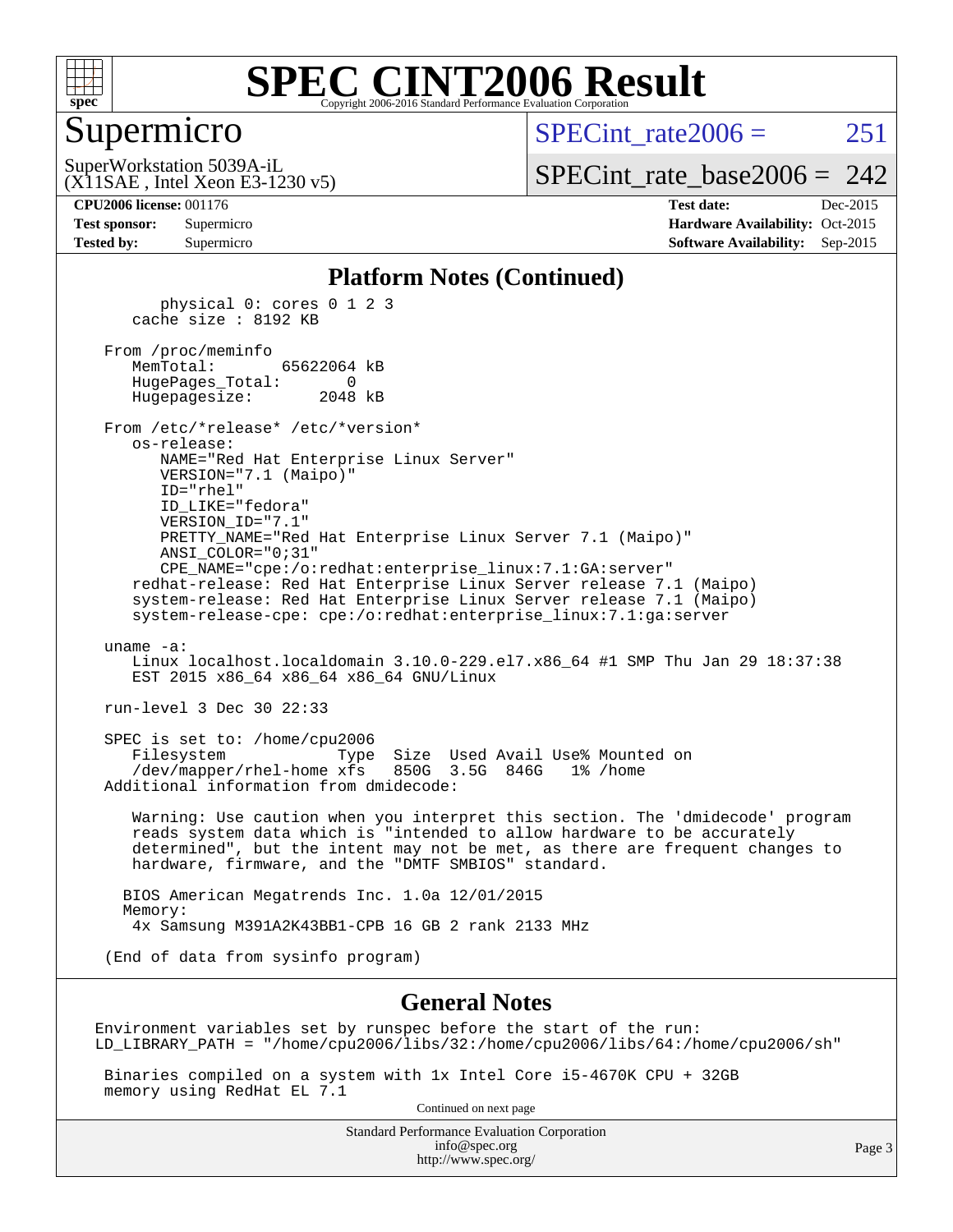

### Supermicro

SPECint rate $2006 = 251$ 

(X11SAE , Intel Xeon E3-1230 v5) SuperWorkstation 5039A-iL

SPECint rate base2006 =  $242$ 

**[CPU2006 license:](http://www.spec.org/auto/cpu2006/Docs/result-fields.html#CPU2006license)** 001176 **[Test date:](http://www.spec.org/auto/cpu2006/Docs/result-fields.html#Testdate)** Dec-2015 **[Test sponsor:](http://www.spec.org/auto/cpu2006/Docs/result-fields.html#Testsponsor)** Supermicro Supermicro **[Hardware Availability:](http://www.spec.org/auto/cpu2006/Docs/result-fields.html#HardwareAvailability)** Oct-2015 **[Tested by:](http://www.spec.org/auto/cpu2006/Docs/result-fields.html#Testedby)** Supermicro **Supermicro [Software Availability:](http://www.spec.org/auto/cpu2006/Docs/result-fields.html#SoftwareAvailability)** Sep-2015

#### **[General Notes \(Continued\)](http://www.spec.org/auto/cpu2006/Docs/result-fields.html#GeneralNotes)**

 Transparent Huge Pages enabled with: echo always > /sys/kernel/mm/transparent\_hugepage/enabled

### **[Base Compiler Invocation](http://www.spec.org/auto/cpu2006/Docs/result-fields.html#BaseCompilerInvocation)**

[C benchmarks](http://www.spec.org/auto/cpu2006/Docs/result-fields.html#Cbenchmarks):

[icc -m32 -L/opt/intel/compilers\\_and\\_libraries\\_2016/linux/compiler/lib/ia32\\_lin](http://www.spec.org/cpu2006/results/res2016q1/cpu2006-20160106-38585.flags.html#user_CCbase_intel_icc_e10256ba5924b668798078a321b0cb3f)

[C++ benchmarks:](http://www.spec.org/auto/cpu2006/Docs/result-fields.html#CXXbenchmarks)

[icpc -m32 -L/opt/intel/compilers\\_and\\_libraries\\_2016/linux/compiler/lib/ia32\\_lin](http://www.spec.org/cpu2006/results/res2016q1/cpu2006-20160106-38585.flags.html#user_CXXbase_intel_icpc_b4f50a394bdb4597aa5879c16bc3f5c5)

#### **[Base Portability Flags](http://www.spec.org/auto/cpu2006/Docs/result-fields.html#BasePortabilityFlags)**

 400.perlbench: [-D\\_FILE\\_OFFSET\\_BITS=64](http://www.spec.org/cpu2006/results/res2016q1/cpu2006-20160106-38585.flags.html#user_basePORTABILITY400_perlbench_file_offset_bits_64_438cf9856305ebd76870a2c6dc2689ab) [-DSPEC\\_CPU\\_LINUX\\_IA32](http://www.spec.org/cpu2006/results/res2016q1/cpu2006-20160106-38585.flags.html#b400.perlbench_baseCPORTABILITY_DSPEC_CPU_LINUX_IA32) 401.bzip2: [-D\\_FILE\\_OFFSET\\_BITS=64](http://www.spec.org/cpu2006/results/res2016q1/cpu2006-20160106-38585.flags.html#user_basePORTABILITY401_bzip2_file_offset_bits_64_438cf9856305ebd76870a2c6dc2689ab) 403.gcc: [-D\\_FILE\\_OFFSET\\_BITS=64](http://www.spec.org/cpu2006/results/res2016q1/cpu2006-20160106-38585.flags.html#user_basePORTABILITY403_gcc_file_offset_bits_64_438cf9856305ebd76870a2c6dc2689ab) 429.mcf: [-D\\_FILE\\_OFFSET\\_BITS=64](http://www.spec.org/cpu2006/results/res2016q1/cpu2006-20160106-38585.flags.html#user_basePORTABILITY429_mcf_file_offset_bits_64_438cf9856305ebd76870a2c6dc2689ab) 445.gobmk: [-D\\_FILE\\_OFFSET\\_BITS=64](http://www.spec.org/cpu2006/results/res2016q1/cpu2006-20160106-38585.flags.html#user_basePORTABILITY445_gobmk_file_offset_bits_64_438cf9856305ebd76870a2c6dc2689ab) 456.hmmer: [-D\\_FILE\\_OFFSET\\_BITS=64](http://www.spec.org/cpu2006/results/res2016q1/cpu2006-20160106-38585.flags.html#user_basePORTABILITY456_hmmer_file_offset_bits_64_438cf9856305ebd76870a2c6dc2689ab) 458.sjeng: [-D\\_FILE\\_OFFSET\\_BITS=64](http://www.spec.org/cpu2006/results/res2016q1/cpu2006-20160106-38585.flags.html#user_basePORTABILITY458_sjeng_file_offset_bits_64_438cf9856305ebd76870a2c6dc2689ab) 462.libquantum: [-D\\_FILE\\_OFFSET\\_BITS=64](http://www.spec.org/cpu2006/results/res2016q1/cpu2006-20160106-38585.flags.html#user_basePORTABILITY462_libquantum_file_offset_bits_64_438cf9856305ebd76870a2c6dc2689ab) [-DSPEC\\_CPU\\_LINUX](http://www.spec.org/cpu2006/results/res2016q1/cpu2006-20160106-38585.flags.html#b462.libquantum_baseCPORTABILITY_DSPEC_CPU_LINUX) 464.h264ref: [-D\\_FILE\\_OFFSET\\_BITS=64](http://www.spec.org/cpu2006/results/res2016q1/cpu2006-20160106-38585.flags.html#user_basePORTABILITY464_h264ref_file_offset_bits_64_438cf9856305ebd76870a2c6dc2689ab) 471.omnetpp: [-D\\_FILE\\_OFFSET\\_BITS=64](http://www.spec.org/cpu2006/results/res2016q1/cpu2006-20160106-38585.flags.html#user_basePORTABILITY471_omnetpp_file_offset_bits_64_438cf9856305ebd76870a2c6dc2689ab) 473.astar: [-D\\_FILE\\_OFFSET\\_BITS=64](http://www.spec.org/cpu2006/results/res2016q1/cpu2006-20160106-38585.flags.html#user_basePORTABILITY473_astar_file_offset_bits_64_438cf9856305ebd76870a2c6dc2689ab) 483.xalancbmk: [-D\\_FILE\\_OFFSET\\_BITS=64](http://www.spec.org/cpu2006/results/res2016q1/cpu2006-20160106-38585.flags.html#user_basePORTABILITY483_xalancbmk_file_offset_bits_64_438cf9856305ebd76870a2c6dc2689ab) [-DSPEC\\_CPU\\_LINUX](http://www.spec.org/cpu2006/results/res2016q1/cpu2006-20160106-38585.flags.html#b483.xalancbmk_baseCXXPORTABILITY_DSPEC_CPU_LINUX)

### **[Base Optimization Flags](http://www.spec.org/auto/cpu2006/Docs/result-fields.html#BaseOptimizationFlags)**

[C benchmarks](http://www.spec.org/auto/cpu2006/Docs/result-fields.html#Cbenchmarks):

[-xCORE-AVX2](http://www.spec.org/cpu2006/results/res2016q1/cpu2006-20160106-38585.flags.html#user_CCbase_f-xAVX2_5f5fc0cbe2c9f62c816d3e45806c70d7) [-ipo](http://www.spec.org/cpu2006/results/res2016q1/cpu2006-20160106-38585.flags.html#user_CCbase_f-ipo) [-O3](http://www.spec.org/cpu2006/results/res2016q1/cpu2006-20160106-38585.flags.html#user_CCbase_f-O3) [-no-prec-div](http://www.spec.org/cpu2006/results/res2016q1/cpu2006-20160106-38585.flags.html#user_CCbase_f-no-prec-div) [-opt-prefetch](http://www.spec.org/cpu2006/results/res2016q1/cpu2006-20160106-38585.flags.html#user_CCbase_f-opt-prefetch) [-opt-mem-layout-trans=3](http://www.spec.org/cpu2006/results/res2016q1/cpu2006-20160106-38585.flags.html#user_CCbase_f-opt-mem-layout-trans_a7b82ad4bd7abf52556d4961a2ae94d5)

[C++ benchmarks:](http://www.spec.org/auto/cpu2006/Docs/result-fields.html#CXXbenchmarks)

[-xCORE-AVX2](http://www.spec.org/cpu2006/results/res2016q1/cpu2006-20160106-38585.flags.html#user_CXXbase_f-xAVX2_5f5fc0cbe2c9f62c816d3e45806c70d7) [-ipo](http://www.spec.org/cpu2006/results/res2016q1/cpu2006-20160106-38585.flags.html#user_CXXbase_f-ipo) [-O3](http://www.spec.org/cpu2006/results/res2016q1/cpu2006-20160106-38585.flags.html#user_CXXbase_f-O3) [-no-prec-div](http://www.spec.org/cpu2006/results/res2016q1/cpu2006-20160106-38585.flags.html#user_CXXbase_f-no-prec-div) [-opt-prefetch](http://www.spec.org/cpu2006/results/res2016q1/cpu2006-20160106-38585.flags.html#user_CXXbase_f-opt-prefetch) [-opt-mem-layout-trans=3](http://www.spec.org/cpu2006/results/res2016q1/cpu2006-20160106-38585.flags.html#user_CXXbase_f-opt-mem-layout-trans_a7b82ad4bd7abf52556d4961a2ae94d5) [-Wl,-z,muldefs](http://www.spec.org/cpu2006/results/res2016q1/cpu2006-20160106-38585.flags.html#user_CXXbase_link_force_multiple1_74079c344b956b9658436fd1b6dd3a8a) [-L/sh -lsmartheap](http://www.spec.org/cpu2006/results/res2016q1/cpu2006-20160106-38585.flags.html#user_CXXbase_SmartHeap_32f6c82aa1ed9c52345d30cf6e4a0499)

### **[Base Other Flags](http://www.spec.org/auto/cpu2006/Docs/result-fields.html#BaseOtherFlags)**

[C benchmarks](http://www.spec.org/auto/cpu2006/Docs/result-fields.html#Cbenchmarks):

403.gcc: [-Dalloca=\\_alloca](http://www.spec.org/cpu2006/results/res2016q1/cpu2006-20160106-38585.flags.html#b403.gcc_baseEXTRA_CFLAGS_Dalloca_be3056838c12de2578596ca5467af7f3)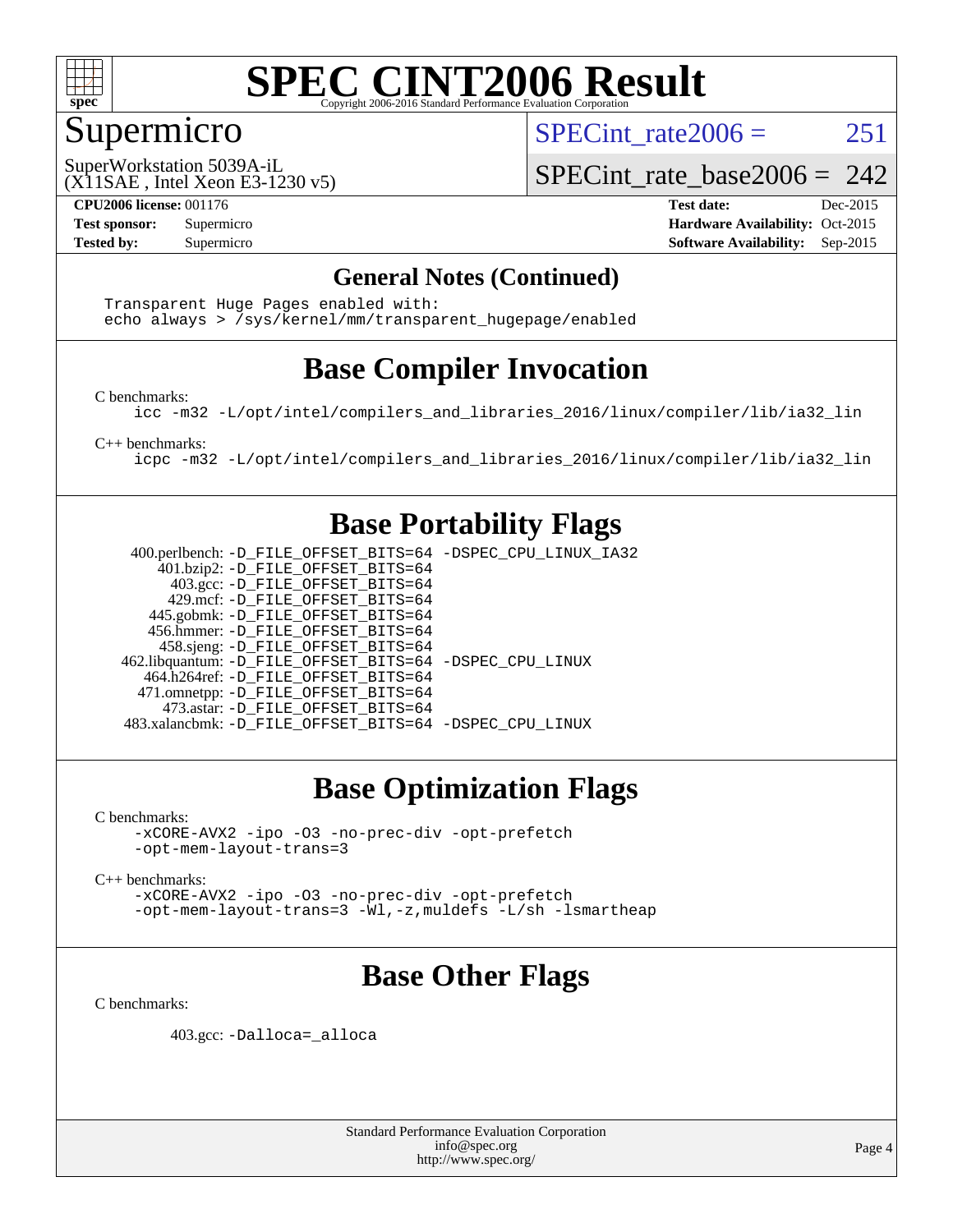

#### Supermicro

SPECint rate $2006 = 251$ 

(X11SAE , Intel Xeon E3-1230 v5) SuperWorkstation 5039A-iL

[SPECint\\_rate\\_base2006 =](http://www.spec.org/auto/cpu2006/Docs/result-fields.html#SPECintratebase2006)  $242$ 

**[CPU2006 license:](http://www.spec.org/auto/cpu2006/Docs/result-fields.html#CPU2006license)** 001176 **[Test date:](http://www.spec.org/auto/cpu2006/Docs/result-fields.html#Testdate)** Dec-2015 **[Test sponsor:](http://www.spec.org/auto/cpu2006/Docs/result-fields.html#Testsponsor)** Supermicro Supermicro **[Hardware Availability:](http://www.spec.org/auto/cpu2006/Docs/result-fields.html#HardwareAvailability)** Oct-2015 **[Tested by:](http://www.spec.org/auto/cpu2006/Docs/result-fields.html#Testedby)** Supermicro **Supermicro [Software Availability:](http://www.spec.org/auto/cpu2006/Docs/result-fields.html#SoftwareAvailability)** Sep-2015

### **[Peak Compiler Invocation](http://www.spec.org/auto/cpu2006/Docs/result-fields.html#PeakCompilerInvocation)**

[C benchmarks \(except as noted below\)](http://www.spec.org/auto/cpu2006/Docs/result-fields.html#Cbenchmarksexceptasnotedbelow):

[icc -m32 -L/opt/intel/compilers\\_and\\_libraries\\_2016/linux/compiler/lib/ia32\\_lin](http://www.spec.org/cpu2006/results/res2016q1/cpu2006-20160106-38585.flags.html#user_CCpeak_intel_icc_e10256ba5924b668798078a321b0cb3f)

400.perlbench: [icc -m64](http://www.spec.org/cpu2006/results/res2016q1/cpu2006-20160106-38585.flags.html#user_peakCCLD400_perlbench_intel_icc_64bit_bda6cc9af1fdbb0edc3795bac97ada53)

401.bzip2: [icc -m64](http://www.spec.org/cpu2006/results/res2016q1/cpu2006-20160106-38585.flags.html#user_peakCCLD401_bzip2_intel_icc_64bit_bda6cc9af1fdbb0edc3795bac97ada53)

456.hmmer: [icc -m64](http://www.spec.org/cpu2006/results/res2016q1/cpu2006-20160106-38585.flags.html#user_peakCCLD456_hmmer_intel_icc_64bit_bda6cc9af1fdbb0edc3795bac97ada53)

458.sjeng: [icc -m64](http://www.spec.org/cpu2006/results/res2016q1/cpu2006-20160106-38585.flags.html#user_peakCCLD458_sjeng_intel_icc_64bit_bda6cc9af1fdbb0edc3795bac97ada53)

#### [C++ benchmarks:](http://www.spec.org/auto/cpu2006/Docs/result-fields.html#CXXbenchmarks)

[icpc -m32 -L/opt/intel/compilers\\_and\\_libraries\\_2016/linux/compiler/lib/ia32\\_lin](http://www.spec.org/cpu2006/results/res2016q1/cpu2006-20160106-38585.flags.html#user_CXXpeak_intel_icpc_b4f50a394bdb4597aa5879c16bc3f5c5)

#### **[Peak Portability Flags](http://www.spec.org/auto/cpu2006/Docs/result-fields.html#PeakPortabilityFlags)**

 400.perlbench: [-D\\_FILE\\_OFFSET\\_BITS=64](http://www.spec.org/cpu2006/results/res2016q1/cpu2006-20160106-38585.flags.html#user_peakPORTABILITY400_perlbench_file_offset_bits_64_438cf9856305ebd76870a2c6dc2689ab) [-DSPEC\\_CPU\\_LP64](http://www.spec.org/cpu2006/results/res2016q1/cpu2006-20160106-38585.flags.html#b400.perlbench_peakCPORTABILITY_DSPEC_CPU_LP64) [-DSPEC\\_CPU\\_LINUX\\_X64](http://www.spec.org/cpu2006/results/res2016q1/cpu2006-20160106-38585.flags.html#b400.perlbench_peakCPORTABILITY_DSPEC_CPU_LINUX_X64) 401.bzip2: [-D\\_FILE\\_OFFSET\\_BITS=64](http://www.spec.org/cpu2006/results/res2016q1/cpu2006-20160106-38585.flags.html#user_peakPORTABILITY401_bzip2_file_offset_bits_64_438cf9856305ebd76870a2c6dc2689ab) [-DSPEC\\_CPU\\_LP64](http://www.spec.org/cpu2006/results/res2016q1/cpu2006-20160106-38585.flags.html#suite_peakCPORTABILITY401_bzip2_DSPEC_CPU_LP64) 403.gcc: [-D\\_FILE\\_OFFSET\\_BITS=64](http://www.spec.org/cpu2006/results/res2016q1/cpu2006-20160106-38585.flags.html#user_peakPORTABILITY403_gcc_file_offset_bits_64_438cf9856305ebd76870a2c6dc2689ab) 429.mcf: [-D\\_FILE\\_OFFSET\\_BITS=64](http://www.spec.org/cpu2006/results/res2016q1/cpu2006-20160106-38585.flags.html#user_peakPORTABILITY429_mcf_file_offset_bits_64_438cf9856305ebd76870a2c6dc2689ab) 445.gobmk: [-D\\_FILE\\_OFFSET\\_BITS=64](http://www.spec.org/cpu2006/results/res2016q1/cpu2006-20160106-38585.flags.html#user_peakPORTABILITY445_gobmk_file_offset_bits_64_438cf9856305ebd76870a2c6dc2689ab) 456.hmmer: [-D\\_FILE\\_OFFSET\\_BITS=64](http://www.spec.org/cpu2006/results/res2016q1/cpu2006-20160106-38585.flags.html#user_peakPORTABILITY456_hmmer_file_offset_bits_64_438cf9856305ebd76870a2c6dc2689ab) [-DSPEC\\_CPU\\_LP64](http://www.spec.org/cpu2006/results/res2016q1/cpu2006-20160106-38585.flags.html#suite_peakCPORTABILITY456_hmmer_DSPEC_CPU_LP64) 458.sjeng: [-D\\_FILE\\_OFFSET\\_BITS=64](http://www.spec.org/cpu2006/results/res2016q1/cpu2006-20160106-38585.flags.html#user_peakPORTABILITY458_sjeng_file_offset_bits_64_438cf9856305ebd76870a2c6dc2689ab) [-DSPEC\\_CPU\\_LP64](http://www.spec.org/cpu2006/results/res2016q1/cpu2006-20160106-38585.flags.html#suite_peakCPORTABILITY458_sjeng_DSPEC_CPU_LP64) 462.libquantum: [-D\\_FILE\\_OFFSET\\_BITS=64](http://www.spec.org/cpu2006/results/res2016q1/cpu2006-20160106-38585.flags.html#user_peakPORTABILITY462_libquantum_file_offset_bits_64_438cf9856305ebd76870a2c6dc2689ab) [-DSPEC\\_CPU\\_LINUX](http://www.spec.org/cpu2006/results/res2016q1/cpu2006-20160106-38585.flags.html#b462.libquantum_peakCPORTABILITY_DSPEC_CPU_LINUX) 464.h264ref: [-D\\_FILE\\_OFFSET\\_BITS=64](http://www.spec.org/cpu2006/results/res2016q1/cpu2006-20160106-38585.flags.html#user_peakPORTABILITY464_h264ref_file_offset_bits_64_438cf9856305ebd76870a2c6dc2689ab) 471.omnetpp: [-D\\_FILE\\_OFFSET\\_BITS=64](http://www.spec.org/cpu2006/results/res2016q1/cpu2006-20160106-38585.flags.html#user_peakPORTABILITY471_omnetpp_file_offset_bits_64_438cf9856305ebd76870a2c6dc2689ab) 473.astar: [-D\\_FILE\\_OFFSET\\_BITS=64](http://www.spec.org/cpu2006/results/res2016q1/cpu2006-20160106-38585.flags.html#user_peakPORTABILITY473_astar_file_offset_bits_64_438cf9856305ebd76870a2c6dc2689ab) 483.xalancbmk: [-D\\_FILE\\_OFFSET\\_BITS=64](http://www.spec.org/cpu2006/results/res2016q1/cpu2006-20160106-38585.flags.html#user_peakPORTABILITY483_xalancbmk_file_offset_bits_64_438cf9856305ebd76870a2c6dc2689ab) [-DSPEC\\_CPU\\_LINUX](http://www.spec.org/cpu2006/results/res2016q1/cpu2006-20160106-38585.flags.html#b483.xalancbmk_peakCXXPORTABILITY_DSPEC_CPU_LINUX)

#### **[Peak Optimization Flags](http://www.spec.org/auto/cpu2006/Docs/result-fields.html#PeakOptimizationFlags)**

[C benchmarks](http://www.spec.org/auto/cpu2006/Docs/result-fields.html#Cbenchmarks):

 400.perlbench: [-xCORE-AVX2](http://www.spec.org/cpu2006/results/res2016q1/cpu2006-20160106-38585.flags.html#user_peakPASS2_CFLAGSPASS2_LDCFLAGS400_perlbench_f-xAVX2_5f5fc0cbe2c9f62c816d3e45806c70d7)(pass 2) [-prof-gen:threadsafe](http://www.spec.org/cpu2006/results/res2016q1/cpu2006-20160106-38585.flags.html#user_peakPASS1_CFLAGSPASS1_LDCFLAGS400_perlbench_prof_gen_21a26eb79f378b550acd7bec9fe4467a)(pass 1) [-ipo](http://www.spec.org/cpu2006/results/res2016q1/cpu2006-20160106-38585.flags.html#user_peakPASS2_CFLAGSPASS2_LDCFLAGS400_perlbench_f-ipo)(pass 2) [-O3](http://www.spec.org/cpu2006/results/res2016q1/cpu2006-20160106-38585.flags.html#user_peakPASS2_CFLAGSPASS2_LDCFLAGS400_perlbench_f-O3)(pass 2) [-no-prec-div](http://www.spec.org/cpu2006/results/res2016q1/cpu2006-20160106-38585.flags.html#user_peakPASS2_CFLAGSPASS2_LDCFLAGS400_perlbench_f-no-prec-div)(pass 2) [-par-num-threads=1](http://www.spec.org/cpu2006/results/res2016q1/cpu2006-20160106-38585.flags.html#user_peakPASS1_CFLAGSPASS1_LDCFLAGS400_perlbench_par_num_threads_786a6ff141b4e9e90432e998842df6c2)(pass 1) [-prof-use](http://www.spec.org/cpu2006/results/res2016q1/cpu2006-20160106-38585.flags.html#user_peakPASS2_CFLAGSPASS2_LDCFLAGS400_perlbench_prof_use_bccf7792157ff70d64e32fe3e1250b55)(pass 2) [-auto-ilp32](http://www.spec.org/cpu2006/results/res2016q1/cpu2006-20160106-38585.flags.html#user_peakCOPTIMIZE400_perlbench_f-auto-ilp32)

 401.bzip2: [-xCORE-AVX2](http://www.spec.org/cpu2006/results/res2016q1/cpu2006-20160106-38585.flags.html#user_peakPASS2_CFLAGSPASS2_LDCFLAGS401_bzip2_f-xAVX2_5f5fc0cbe2c9f62c816d3e45806c70d7)(pass 2) [-prof-gen:threadsafe](http://www.spec.org/cpu2006/results/res2016q1/cpu2006-20160106-38585.flags.html#user_peakPASS1_CFLAGSPASS1_LDCFLAGS401_bzip2_prof_gen_21a26eb79f378b550acd7bec9fe4467a)(pass 1)  $-i\text{po}(pass 2) -O3(pass 2) -no-prec-div(pass 2)$  $-i\text{po}(pass 2) -O3(pass 2) -no-prec-div(pass 2)$  $-i\text{po}(pass 2) -O3(pass 2) -no-prec-div(pass 2)$  $-i\text{po}(pass 2) -O3(pass 2) -no-prec-div(pass 2)$  $-i\text{po}(pass 2) -O3(pass 2) -no-prec-div(pass 2)$ [-par-num-threads=1](http://www.spec.org/cpu2006/results/res2016q1/cpu2006-20160106-38585.flags.html#user_peakPASS1_CFLAGSPASS1_LDCFLAGS401_bzip2_par_num_threads_786a6ff141b4e9e90432e998842df6c2)(pass 1) [-prof-use](http://www.spec.org/cpu2006/results/res2016q1/cpu2006-20160106-38585.flags.html#user_peakPASS2_CFLAGSPASS2_LDCFLAGS401_bzip2_prof_use_bccf7792157ff70d64e32fe3e1250b55)(pass 2) [-opt-prefetch](http://www.spec.org/cpu2006/results/res2016q1/cpu2006-20160106-38585.flags.html#user_peakCOPTIMIZE401_bzip2_f-opt-prefetch) [-auto-ilp32](http://www.spec.org/cpu2006/results/res2016q1/cpu2006-20160106-38585.flags.html#user_peakCOPTIMIZE401_bzip2_f-auto-ilp32) [-ansi-alias](http://www.spec.org/cpu2006/results/res2016q1/cpu2006-20160106-38585.flags.html#user_peakCOPTIMIZE401_bzip2_f-ansi-alias)

403.gcc: [-xCORE-AVX2](http://www.spec.org/cpu2006/results/res2016q1/cpu2006-20160106-38585.flags.html#user_peakCOPTIMIZE403_gcc_f-xAVX2_5f5fc0cbe2c9f62c816d3e45806c70d7) [-ipo](http://www.spec.org/cpu2006/results/res2016q1/cpu2006-20160106-38585.flags.html#user_peakCOPTIMIZE403_gcc_f-ipo) [-O3](http://www.spec.org/cpu2006/results/res2016q1/cpu2006-20160106-38585.flags.html#user_peakCOPTIMIZE403_gcc_f-O3) [-no-prec-div](http://www.spec.org/cpu2006/results/res2016q1/cpu2006-20160106-38585.flags.html#user_peakCOPTIMIZE403_gcc_f-no-prec-div)

 $429$ .mcf: basepeak = yes

Continued on next page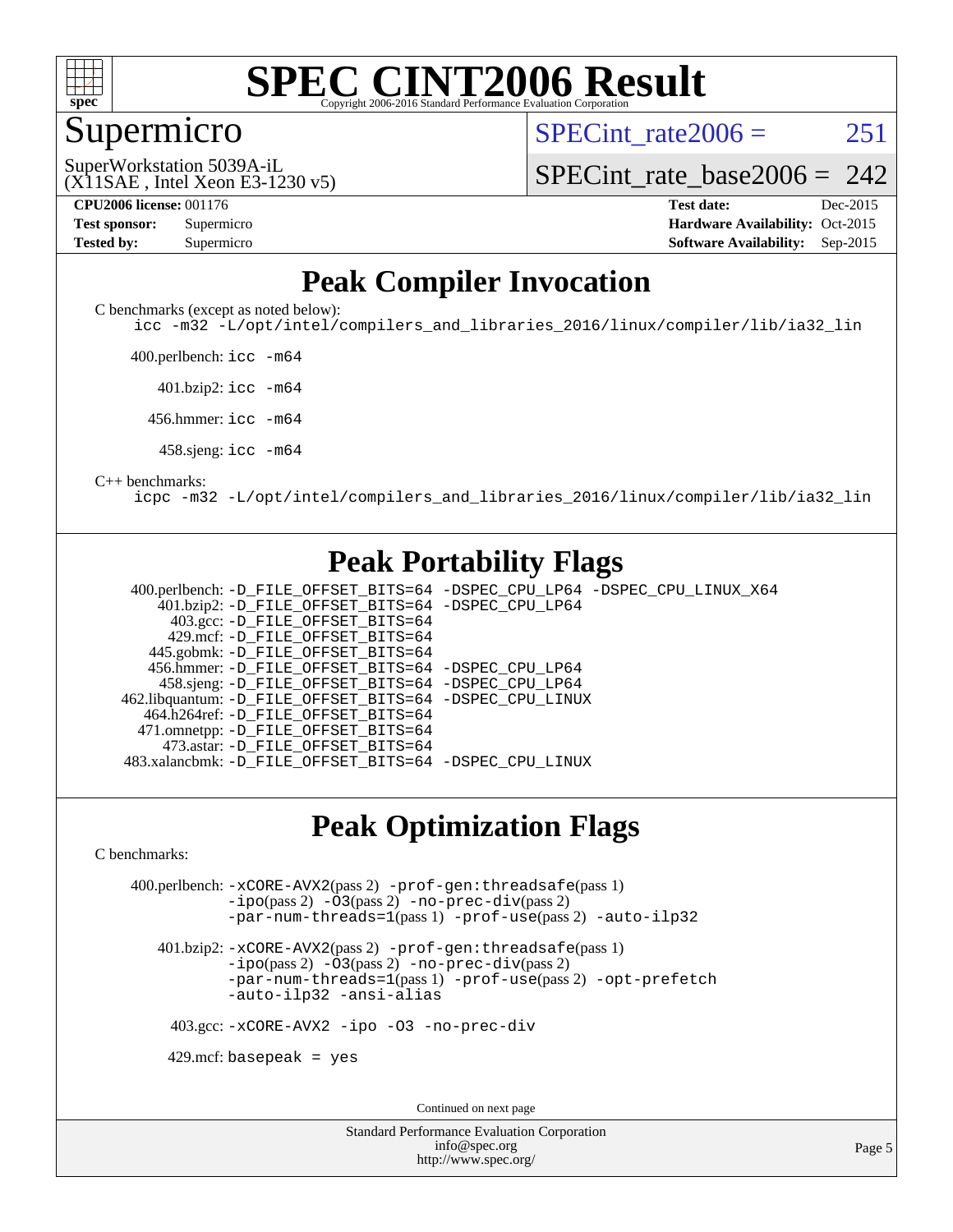

## Supermicro

SPECint rate $2006 = 251$ 

(X11SAE , Intel Xeon E3-1230 v5) SuperWorkstation 5039A-iL

SPECint rate base2006 =  $242$ 

**[CPU2006 license:](http://www.spec.org/auto/cpu2006/Docs/result-fields.html#CPU2006license)** 001176 **[Test date:](http://www.spec.org/auto/cpu2006/Docs/result-fields.html#Testdate)** Dec-2015 **[Test sponsor:](http://www.spec.org/auto/cpu2006/Docs/result-fields.html#Testsponsor)** Supermicro **[Hardware Availability:](http://www.spec.org/auto/cpu2006/Docs/result-fields.html#HardwareAvailability)** Oct-2015 **[Tested by:](http://www.spec.org/auto/cpu2006/Docs/result-fields.html#Testedby)** Supermicro **[Software Availability:](http://www.spec.org/auto/cpu2006/Docs/result-fields.html#SoftwareAvailability)** Sep-2015

### **[Peak Optimization Flags \(Continued\)](http://www.spec.org/auto/cpu2006/Docs/result-fields.html#PeakOptimizationFlags)**

```
 445.gobmk: -xCORE-AVX2(pass 2) -prof-gen:threadsafe(pass 1)
                -prof-use(pass 2) -par-num-threads=1(pass 1) -ansi-alias
                -opt-mem-layout-trans=3
       456.hmmer: -xCORE-AVX2 -ipo -O3 -no-prec-div -unroll2 -auto-ilp32
        458.sjeng: -xCORE-AVX2(pass 2) -prof-gen:threadsafe(pass 1)
                -i\text{po}(pass 2) -\overline{O}3(pass 2)-no-prec-div(pass 2)
                -par-num-threads=1-prof-use-unroll4
                -auto-ilp32
    462.libquantum: basepeak = yes
      464.h264ref: -xCORE-AVX2(pass 2) -prof-gen:threadsafe(pass 1)
                -ipo(pass 2) -O3(pass 2) -no-prec-div(pass 2)
               -par-num-threads=1(pass 1) -prof-use(pass 2) -unroll2
                -ansi-alias
C++ benchmarks: 
      471.omnetpp: -xCORE-AVX2(pass 2) -prof-gen:threadsafe(pass 1)
               -no-prec-div(pass 2)-par-num-threads=1(pass 1) -prof-use(pass 2) -ansi-alias
                -opt-ra-region-strategy=block -Wl,-z,muldefs
                -L/sh -lsmartheap
         473.astar: basepeak = yes
    483.xalancbmk: basepeak = yes
```
### **[Peak Other Flags](http://www.spec.org/auto/cpu2006/Docs/result-fields.html#PeakOtherFlags)**

[C benchmarks](http://www.spec.org/auto/cpu2006/Docs/result-fields.html#Cbenchmarks):

403.gcc: [-Dalloca=\\_alloca](http://www.spec.org/cpu2006/results/res2016q1/cpu2006-20160106-38585.flags.html#b403.gcc_peakEXTRA_CFLAGS_Dalloca_be3056838c12de2578596ca5467af7f3)

The flags files that were used to format this result can be browsed at <http://www.spec.org/cpu2006/flags/Intel-ic16.0-official-linux64.html> <http://www.spec.org/cpu2006/flags/Supermicro-Platform-Settings-V1.2-revH.html>

You can also download the XML flags sources by saving the following links: <http://www.spec.org/cpu2006/flags/Intel-ic16.0-official-linux64.xml> <http://www.spec.org/cpu2006/flags/Supermicro-Platform-Settings-V1.2-revH.xml>